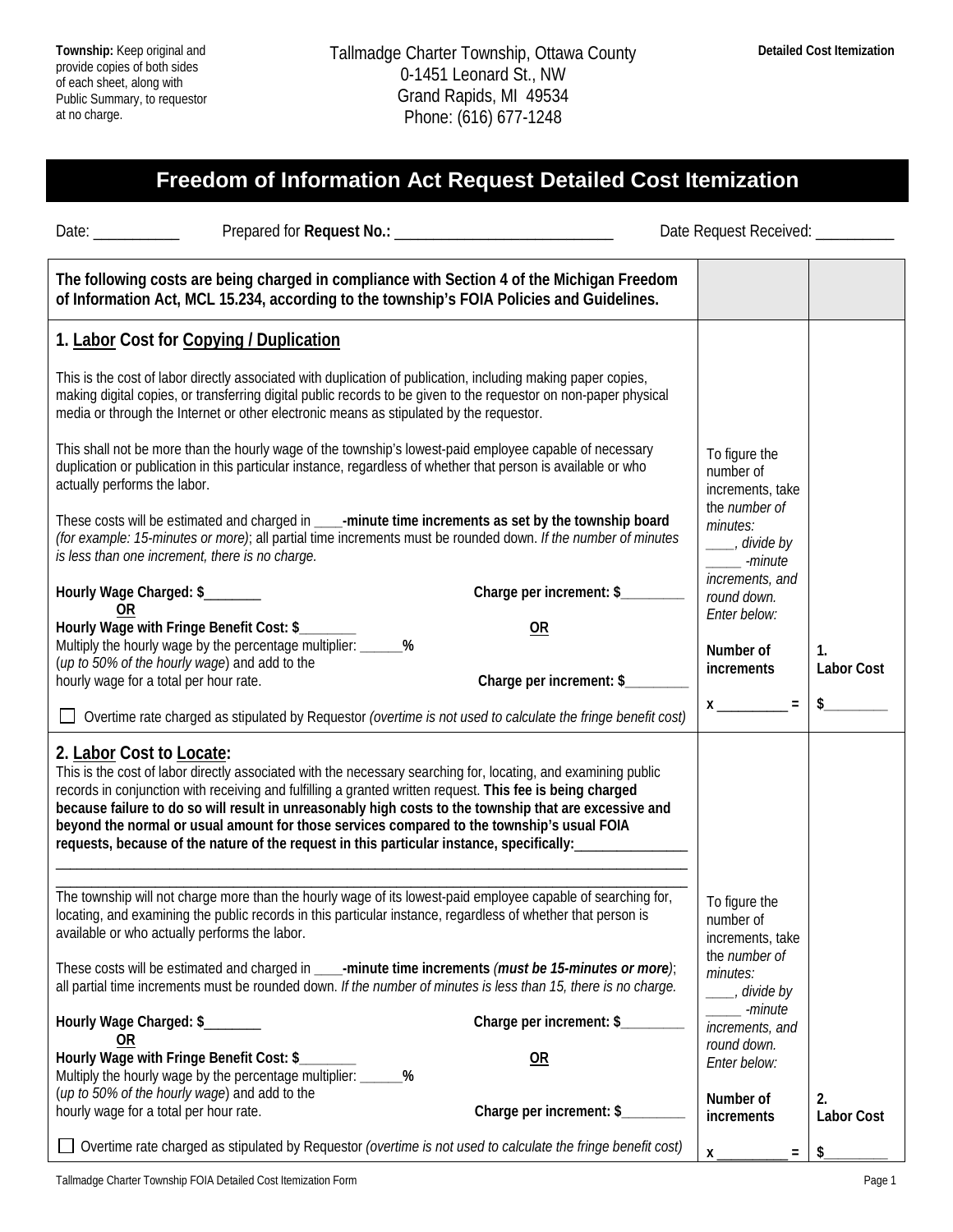| 3a. Employee Labor Cost for Separating Exempt from Non-Exempt (Redacting):                                                                                                                                                                                                                                                                                                                                                                                                                                    |                                                                                                           |                             |
|---------------------------------------------------------------------------------------------------------------------------------------------------------------------------------------------------------------------------------------------------------------------------------------------------------------------------------------------------------------------------------------------------------------------------------------------------------------------------------------------------------------|-----------------------------------------------------------------------------------------------------------|-----------------------------|
| (Fill this out if using a township employee. If contracted, use No. 3b instead).                                                                                                                                                                                                                                                                                                                                                                                                                              |                                                                                                           |                             |
| The township will not charge for labor directly associated with redaction if it knows or has reason to know that it<br>previously redacted the record in question and still has the redacted version in its possession.                                                                                                                                                                                                                                                                                       |                                                                                                           |                             |
| This fee is being charged because failure to do so will result in unreasonably high costs to the township<br>that are excessive and beyond the normal or usual amount for those services compared to the<br>township's usual FOIA requests, because of the nature of the request in this particular instance,                                                                                                                                                                                                 |                                                                                                           |                             |
|                                                                                                                                                                                                                                                                                                                                                                                                                                                                                                               |                                                                                                           |                             |
| This is the cost of labor of a township employee, including necessary review, directly associated with<br>separating and deleting exempt from nonexempt information. This shall not be more than the hourly wage of the<br>township's lowest-paid employee capable of separating and deleting exempt from nonexempt information in<br>this particular instance, regardless of whether that person is available or who actually performs the labor.                                                            | To figure the<br>number of<br>increments, take<br>the number of<br>minutes:<br>____, divide by<br>-minute |                             |
| These costs will be estimated and charged in ____-minute time increments (must be 15-minutes or more);<br>all partial time increments must be rounded down. If the number of minutes is less than 15, there is no charge.                                                                                                                                                                                                                                                                                     | increments, and<br>round down.                                                                            |                             |
| Charge per increment: \$_______<br>Hourly Wage Charged: \$_______<br>0R                                                                                                                                                                                                                                                                                                                                                                                                                                       | Enter below:                                                                                              |                             |
| Hourly Wage with Fringe Benefit Cost: \$_<br><b>OR</b><br>Multiply the hourly wage by the percentage multiplier: ____%                                                                                                                                                                                                                                                                                                                                                                                        | Number of<br>increments                                                                                   | За.<br><b>Labor Cost</b>    |
| (up to 50% of the hourly wage) and add to the<br>Charge per increment: \$<br>hourly wage for a total per hour rate.                                                                                                                                                                                                                                                                                                                                                                                           | $x$ _________ = $\frac{1}{2}$ \$                                                                          |                             |
| Overtime rate charged as stipulated by Requestor (overtime is not used to calculate the fringe benefit cost)                                                                                                                                                                                                                                                                                                                                                                                                  |                                                                                                           |                             |
| 3b. Contracted Labor Cost for Separating Exempt from Non-Exempt (Redacting):                                                                                                                                                                                                                                                                                                                                                                                                                                  |                                                                                                           |                             |
| (Fill this out if using a contractor, such as the attorney. If using in-house employee, use No. 3a instead.)                                                                                                                                                                                                                                                                                                                                                                                                  |                                                                                                           |                             |
| The township will not charge for labor directly associated with redaction if it knows or has reason to know that it<br>previously redacted the record in question and still has the redacted version in its possession.                                                                                                                                                                                                                                                                                       |                                                                                                           |                             |
| This fee is being charged because failure to do so will result in unreasonably high costs to the township<br>that are excessive and beyond the normal or usual amount for those services compared to the<br>township's usual FOIA requests, because of the nature of the request in this particular instance,                                                                                                                                                                                                 | To figure the<br>number of<br>increments, take                                                            |                             |
|                                                                                                                                                                                                                                                                                                                                                                                                                                                                                                               | the number of                                                                                             |                             |
| As this township does not employ a person capable of separating exempt from non-exempt information in this<br>particular instance, as determined by the FOIA Coordinator, this is the cost of labor of a contractor (i.e.: outside<br>attorney), including necessary review, directly associated with separating and deleting exempt information from<br>nonexempt information. This shall not exceed an amount equal to 6 times the state minimum hourly wage rate<br>of $\frac{\ }{\ }$ (currently \$8.15). | minutes:<br>____, divide by<br>-minute<br>increments, and<br>round down to:<br><i>increments.</i>         |                             |
|                                                                                                                                                                                                                                                                                                                                                                                                                                                                                                               | Enter below:                                                                                              |                             |
| These costs will be estimated and charged in ____-minute time increments (must be 15-minutes or more);<br>all partial time increments must be rounded down. If the number of minutes is less than 15, there is no charge.                                                                                                                                                                                                                                                                                     | Number of<br>increments                                                                                   | $3b$ .<br><b>Labor Cost</b> |
| Charge per increment: \$_______<br>Hourly Cost Charged: \$                                                                                                                                                                                                                                                                                                                                                                                                                                                    | $X \underline{\hspace{1cm}} =$                                                                            | $\frac{1}{2}$               |
|                                                                                                                                                                                                                                                                                                                                                                                                                                                                                                               |                                                                                                           |                             |

H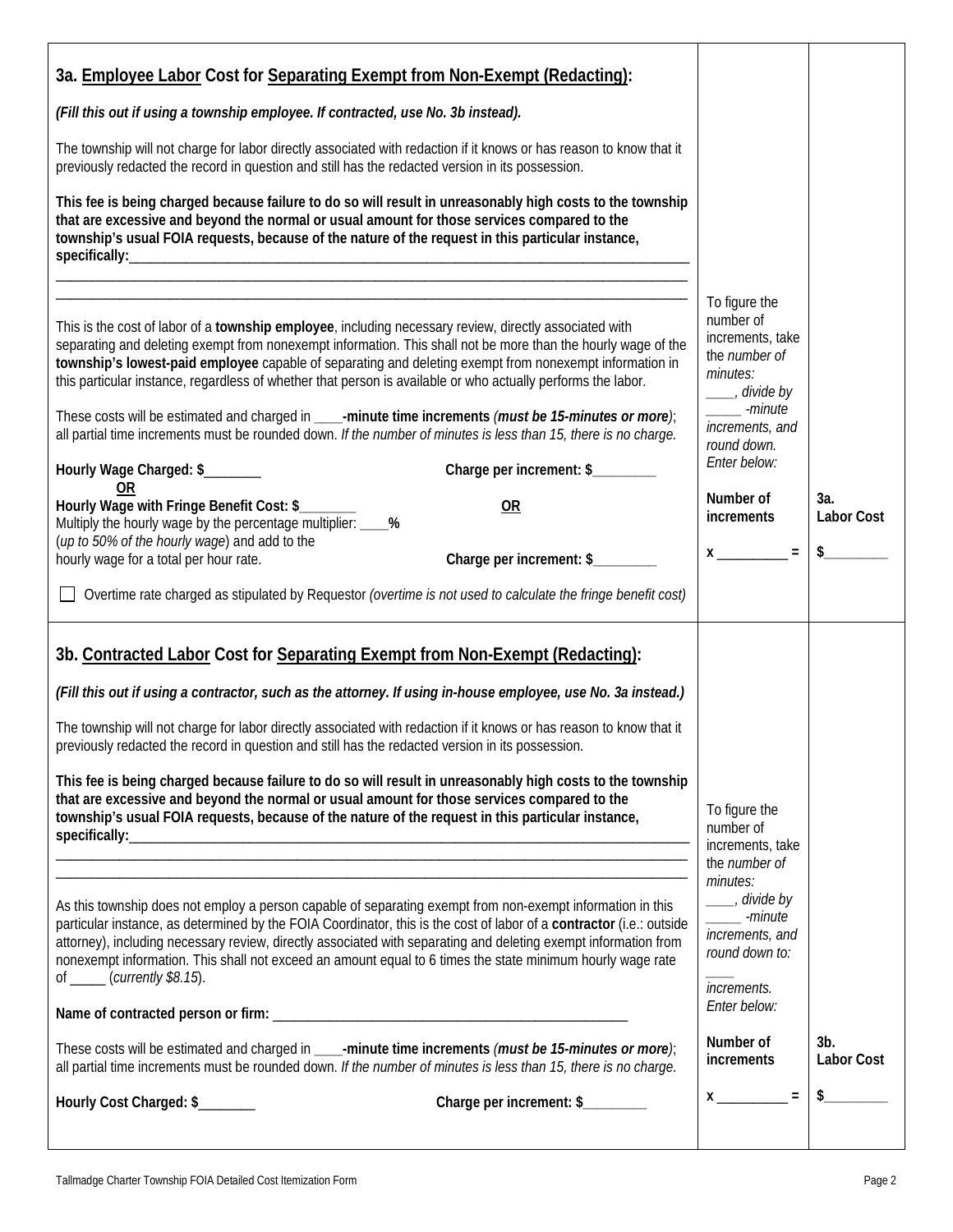| 4. Copying / Duplication Cost:                                                                                                                                                                                                                                                                                                                                                                            |                                                                                                                                                                                                                                                                                                  |                                        |
|-----------------------------------------------------------------------------------------------------------------------------------------------------------------------------------------------------------------------------------------------------------------------------------------------------------------------------------------------------------------------------------------------------------|--------------------------------------------------------------------------------------------------------------------------------------------------------------------------------------------------------------------------------------------------------------------------------------------------|----------------------------------------|
| Copying costs may be charged if a copy of a public record is requested, or for the necessary copying of a record<br>for inspection (for example, to allow for blacking out exempt information, to protect old or delicate original<br>records, or because the original record is a digital file or database not available for public inspection).                                                         | Number of                                                                                                                                                                                                                                                                                        |                                        |
| No more than the actual cost of a sheet of paper, up to maximum 10 cents per sheet for:                                                                                                                                                                                                                                                                                                                   |                                                                                                                                                                                                                                                                                                  | Costs:                                 |
| Letter (8 1/2 x 11-inch, single and double-sided): ____ cents per sheet<br>Legal (8 1/2 x 14-inch, single and double-sided): ____ cents per sheet                                                                                                                                                                                                                                                         | $x \x $ = $\frac{1}{3}$                                                                                                                                                                                                                                                                          |                                        |
| No more than the actual cost of a sheet of paper for other paper sizes:                                                                                                                                                                                                                                                                                                                                   |                                                                                                                                                                                                                                                                                                  |                                        |
| Other paper sizes (single and double-sided): ______ cents / dollars per sheet                                                                                                                                                                                                                                                                                                                             | $x$ _________ = $\frac{1}{2}$ \$                                                                                                                                                                                                                                                                 |                                        |
| Actual and most reasonably economical cost of non-paper physical digital media:                                                                                                                                                                                                                                                                                                                           | No. of Items:                                                                                                                                                                                                                                                                                    |                                        |
| Circle applicable: Disc / Tape / Drive / Other Digital Medium Cost per Item: ____                                                                                                                                                                                                                                                                                                                         | $x \overline{)} =$                                                                                                                                                                                                                                                                               | $\frac{1}{2}$                          |
| The cost of paper copies must be calculated as a total cost per sheet of paper. The fee cannot exceed 10<br>cents per sheet of paper for copies of public records made on 8-1/2- by 11-inch paper or 8-1/2- by 14-inch<br>paper. A township must utilize the most economical means available for making copies of public records,<br>including using double-sided printing, if cost saving and available. |                                                                                                                                                                                                                                                                                                  | 4. Total<br>Copy Cost<br>\$            |
| 5. Mailing Cost:                                                                                                                                                                                                                                                                                                                                                                                          |                                                                                                                                                                                                                                                                                                  |                                        |
| The township will charge the actual cost of mailing, if any, for sending records in a reasonably economical and<br>justifiable manner. Delivery confirmation is not required.                                                                                                                                                                                                                             |                                                                                                                                                                                                                                                                                                  |                                        |
| The township may charge for the least expensive form of postal delivery confirmation.<br>The township cannot charge more for expedited shipping or insurance unless specifically requested<br>by the requestor.*                                                                                                                                                                                          | Number of<br>Envelopes or<br>Packages:                                                                                                                                                                                                                                                           | Costs:                                 |
| Actual Cost of Envelope or Packaging: \$                                                                                                                                                                                                                                                                                                                                                                  | $x \overline{\phantom{a}} =$                                                                                                                                                                                                                                                                     | $\frac{1}{2}$                          |
| Actual Cost of Postage: \$<br>per stamp<br>per pound<br>per package                                                                                                                                                                                                                                                                                                                                       | $=$                                                                                                                                                                                                                                                                                              |                                        |
| Actual Cost (least expensive) Postal Delivery Confirmation: \$                                                                                                                                                                                                                                                                                                                                            | $\mathsf{X}$ and $\mathsf{X}$ and $\mathsf{X}$ are $\mathsf{X}$ and $\mathsf{X}$ are $\mathsf{X}$ and $\mathsf{X}$ are $\mathsf{X}$ and $\mathsf{X}$ are $\mathsf{X}$ and $\mathsf{X}$ are $\mathsf{X}$ and $\mathsf{X}$ are $\mathsf{X}$ and $\mathsf{X}$ are $\mathsf{X}$ and $\mathsf{X}$ are |                                        |
| *Expedited Shipping or Insurance as Requested: \$                                                                                                                                                                                                                                                                                                                                                         | $\mathsf{X}$<br>$\equiv$                                                                                                                                                                                                                                                                         |                                        |
| * Requestor has requested expedited shipping or insurance                                                                                                                                                                                                                                                                                                                                                 |                                                                                                                                                                                                                                                                                                  | 5. Total<br><b>Mailing Cost</b><br>\$. |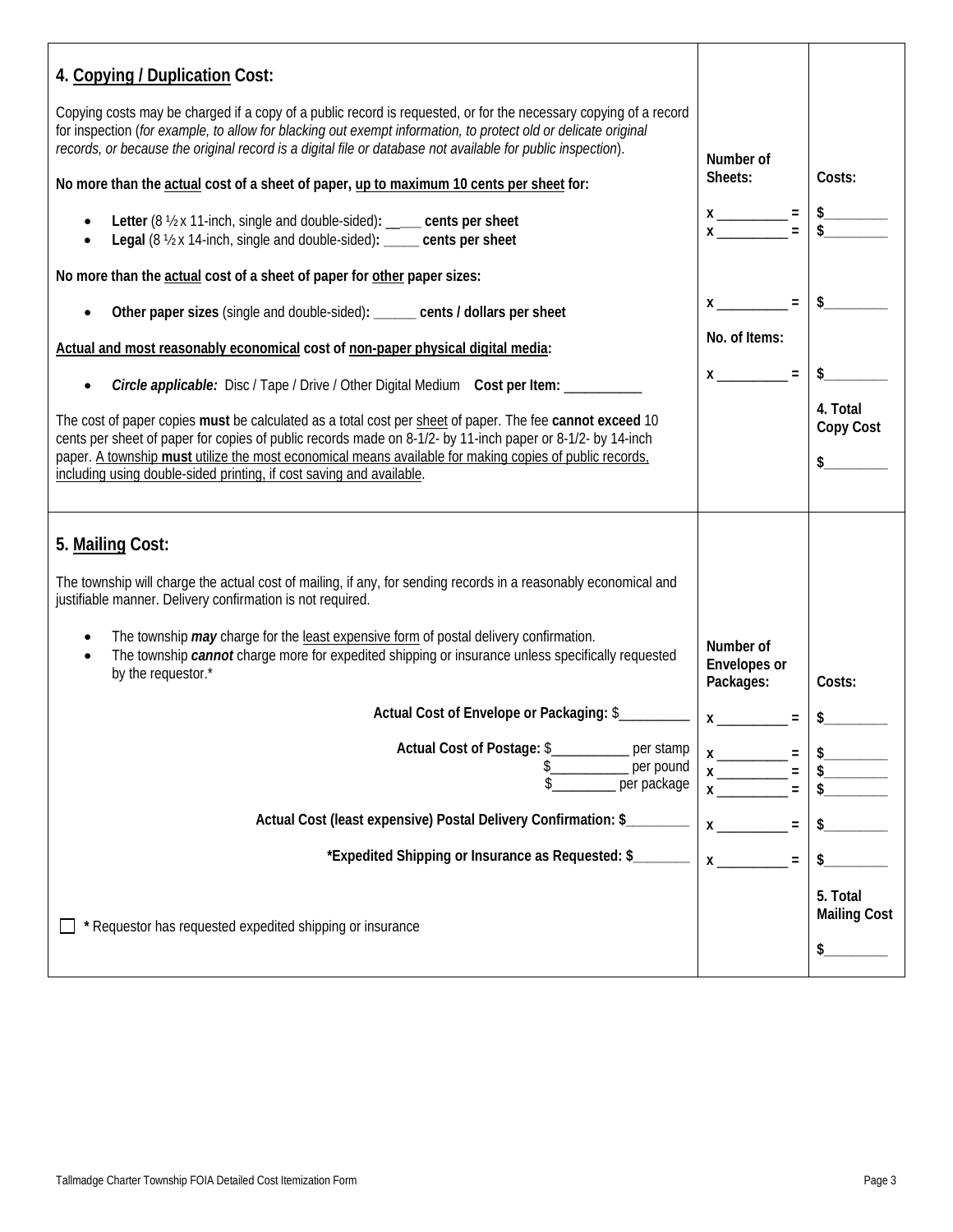| 6a. Copying/Duplicating Cost for Records Already on Township's Website:                                                                                                                                                                                                                                                                                                                                                                                                                                                                                                                                                                                                                                                                                                                                                                                                                                                                                                                                                                                                                        |                                                                                                                                                                                                                                         |                                                 |
|------------------------------------------------------------------------------------------------------------------------------------------------------------------------------------------------------------------------------------------------------------------------------------------------------------------------------------------------------------------------------------------------------------------------------------------------------------------------------------------------------------------------------------------------------------------------------------------------------------------------------------------------------------------------------------------------------------------------------------------------------------------------------------------------------------------------------------------------------------------------------------------------------------------------------------------------------------------------------------------------------------------------------------------------------------------------------------------------|-----------------------------------------------------------------------------------------------------------------------------------------------------------------------------------------------------------------------------------------|-------------------------------------------------|
| If the public body has included the website address for a record in its written response to the requestor, and the<br>requestor thereafter stipulates that the public record be provided to him or her in a paper format or non-paper<br>physical digital media, the township will provide the public records in the specified format and may charge<br>copying costs to provide those copies.                                                                                                                                                                                                                                                                                                                                                                                                                                                                                                                                                                                                                                                                                                 | Number of                                                                                                                                                                                                                               |                                                 |
| No more than the actual cost of a sheet of paper, up to maximum 10 cents per sheet for:                                                                                                                                                                                                                                                                                                                                                                                                                                                                                                                                                                                                                                                                                                                                                                                                                                                                                                                                                                                                        | Sheets:                                                                                                                                                                                                                                 | Costs:                                          |
| Letter (8 1/2 x 11-inch, single and double-sided): ____ cents per sheet<br>Legal (8 1/2 x 14-inch, single and double-sided): ____ cents per sheet                                                                                                                                                                                                                                                                                                                                                                                                                                                                                                                                                                                                                                                                                                                                                                                                                                                                                                                                              | $x \frac{1}{x} = 1$                                                                                                                                                                                                                     |                                                 |
| No more than the actual cost of a sheet of paper for other paper sizes:                                                                                                                                                                                                                                                                                                                                                                                                                                                                                                                                                                                                                                                                                                                                                                                                                                                                                                                                                                                                                        |                                                                                                                                                                                                                                         |                                                 |
| Other paper sizes (single and double-sided): ______ cents / dollars per sheet                                                                                                                                                                                                                                                                                                                                                                                                                                                                                                                                                                                                                                                                                                                                                                                                                                                                                                                                                                                                                  | $x \_$ = $\$$                                                                                                                                                                                                                           |                                                 |
| Actual and most reasonably economical cost of non-paper physical digital media:                                                                                                                                                                                                                                                                                                                                                                                                                                                                                                                                                                                                                                                                                                                                                                                                                                                                                                                                                                                                                | No. of Items:                                                                                                                                                                                                                           |                                                 |
| Circle applicable: Disc / Tape / Drive / Other Digital Medium Cost per Item: _________<br>$\bullet$                                                                                                                                                                                                                                                                                                                                                                                                                                                                                                                                                                                                                                                                                                                                                                                                                                                                                                                                                                                            | $x \sim 1$                                                                                                                                                                                                                              | $\frac{1}{2}$                                   |
| $\Box$ Requestor has stipulated that some / all of the requested records that are already available on the<br>township's website be provided in a paper or non-paper physical digital medium.                                                                                                                                                                                                                                                                                                                                                                                                                                                                                                                                                                                                                                                                                                                                                                                                                                                                                                  |                                                                                                                                                                                                                                         | 6a. Web<br>Copy Cost                            |
|                                                                                                                                                                                                                                                                                                                                                                                                                                                                                                                                                                                                                                                                                                                                                                                                                                                                                                                                                                                                                                                                                                |                                                                                                                                                                                                                                         |                                                 |
| 6b. Labor Cost for Copying/Duplicating Records Already on Township's Website:<br>This shall not be more than the hourly wage of the township's lowest-paid employee capable of necessary<br>duplication or publication in this particular instance, regardless of whether that person is available or who<br>actually performs the labor. These costs will be estimated and charged in ____-minute time increments (i.e.:<br>15-minutes or more); all partial time increments must be rounded down. If the number of minutes is less than 15,<br>there is no charge.<br>Charge per increment: \$<br>Hourly Wage Charged: \$<br><b>OR</b><br>Hourly Wage with Fringe Benefit Cost: \$<br>OR<br>Multiply the hourly wage by the percentage multiplier: _<br>$\frac{0}{2}$<br>Charge per increment: \$_<br>and add to the hourly wage for a total per hour rate.<br>The township may use a fringe benefit multiplier greater<br>than the 50% limitation, not to exceed the actual costs of providing the information in the specified format.<br>Overtime rate charged as stipulated by Requestor | To figure the<br>number of<br>increments, take<br>the number of<br>minutes:<br>____, divide by<br>______ -minute<br>increments, and<br>round down.<br>Enter below:<br>Number of<br>increments<br>$\equiv$<br>$x \overline{\phantom{a}}$ | 6b. Web<br>Labor Cost<br>$\frac{1}{2}$          |
| 6c. Mailing Cost for Records Already on Township's Website:                                                                                                                                                                                                                                                                                                                                                                                                                                                                                                                                                                                                                                                                                                                                                                                                                                                                                                                                                                                                                                    | Number:                                                                                                                                                                                                                                 | Costs:                                          |
| Actual Cost of Envelope or Packaging: \$                                                                                                                                                                                                                                                                                                                                                                                                                                                                                                                                                                                                                                                                                                                                                                                                                                                                                                                                                                                                                                                       | $x \overline{\phantom{a}} =$                                                                                                                                                                                                            |                                                 |
| Actual Cost of Postage: \$__________ per stamp / per pound / per package                                                                                                                                                                                                                                                                                                                                                                                                                                                                                                                                                                                                                                                                                                                                                                                                                                                                                                                                                                                                                       | $x \sim$<br>$\equiv$                                                                                                                                                                                                                    |                                                 |
| Actual Cost (least expensive) Postal Delivery Confirmation: \$<br>*Expedited Shipping or Insurance as Requested: \$                                                                                                                                                                                                                                                                                                                                                                                                                                                                                                                                                                                                                                                                                                                                                                                                                                                                                                                                                                            | $=$                                                                                                                                                                                                                                     |                                                 |
| * Requestor has requested expedited shipping or insurance                                                                                                                                                                                                                                                                                                                                                                                                                                                                                                                                                                                                                                                                                                                                                                                                                                                                                                                                                                                                                                      |                                                                                                                                                                                                                                         | 6c. Web<br><b>Mailing Cost</b><br>$\frac{1}{2}$ |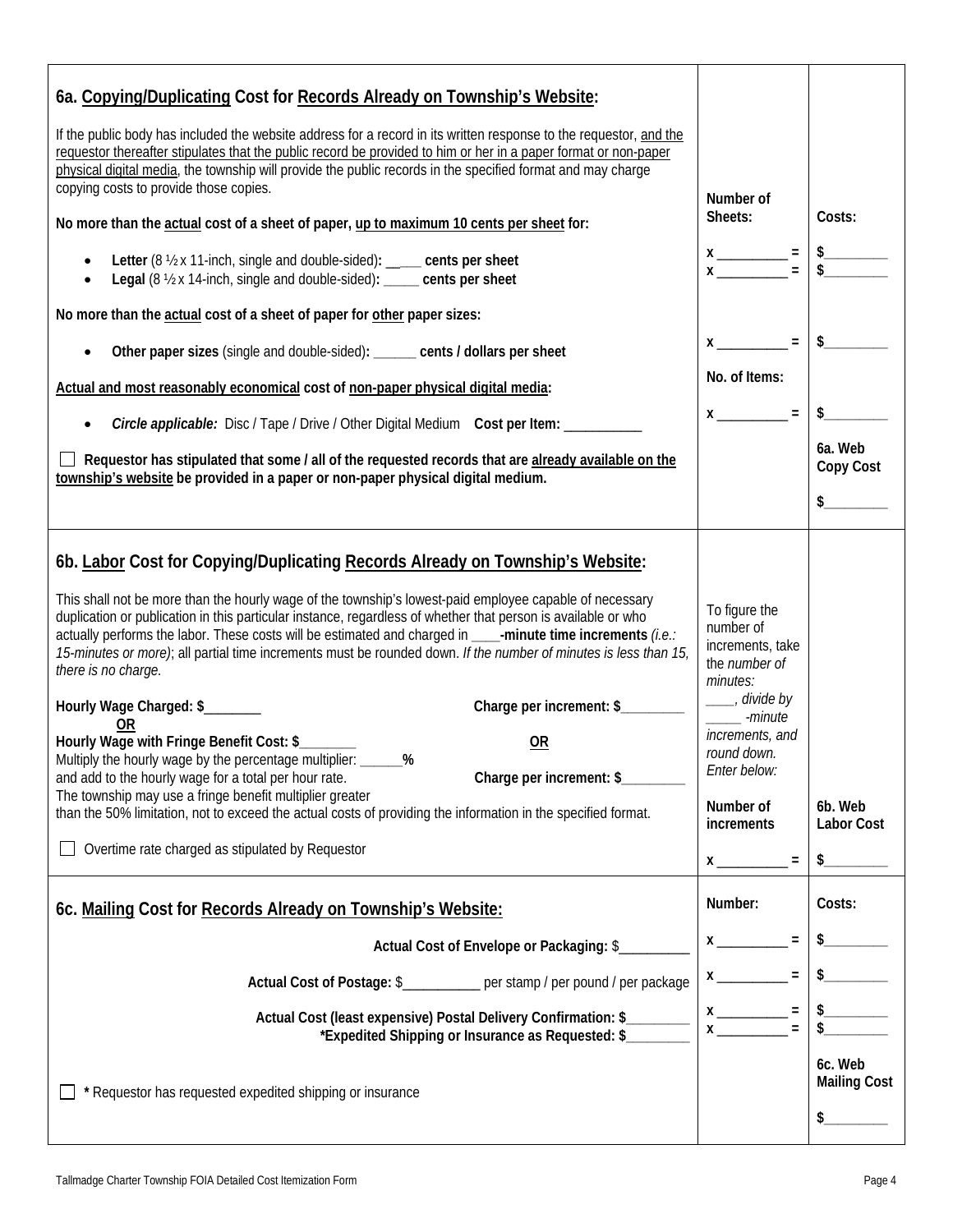| <b>Subtotal Fees Before Waivers, Discounts or Deposits:</b><br>$\Box$ Cost estimate<br>Bill<br>$\Box$<br><b>Estimated Time Frame to Provide Records:</b><br>3b. Contract Labor Cost to Redact:<br>(days or date)<br>6a. Copying/Duplication of Records on Website:<br>The time frame estimate is nonbinding upon the<br>township, but the township is providing the<br>6b. Labor Cost for Copying Records on Website:<br>estimate in good faith. Providing an estimated<br>6c. Mailing Costs for Records on Website:<br>time frame does not relieve the township from<br>any of the other requirements of this act.                                                                                                                                                                                                                                                                                                                                                                                                                                                                                                                                                                                                                                                                                                                                 | 1. Labor Cost for Copying:<br>2. Labor Cost to Locate:<br>3a. Labor Cost to Redact:<br>4. Copying/Duplication Cost:<br>5. Mailing Cost:<br><b>Subtotal Fees:</b> | $\begin{picture}(120,15) \put(0,0){\line(1,0){150}} \put(15,0){\line(1,0){150}} \put(15,0){\line(1,0){150}} \put(15,0){\line(1,0){150}} \put(15,0){\line(1,0){150}} \put(15,0){\line(1,0){150}} \put(15,0){\line(1,0){150}} \put(15,0){\line(1,0){150}} \put(15,0){\line(1,0){150}} \put(15,0){\line(1,0){150}} \put(15,0){\line(1,0){150}}$<br>s |
|-----------------------------------------------------------------------------------------------------------------------------------------------------------------------------------------------------------------------------------------------------------------------------------------------------------------------------------------------------------------------------------------------------------------------------------------------------------------------------------------------------------------------------------------------------------------------------------------------------------------------------------------------------------------------------------------------------------------------------------------------------------------------------------------------------------------------------------------------------------------------------------------------------------------------------------------------------------------------------------------------------------------------------------------------------------------------------------------------------------------------------------------------------------------------------------------------------------------------------------------------------------------------------------------------------------------------------------------------------|------------------------------------------------------------------------------------------------------------------------------------------------------------------|---------------------------------------------------------------------------------------------------------------------------------------------------------------------------------------------------------------------------------------------------------------------------------------------------------------------------------------------------|
| <b>Waiver: Public Interest</b><br>A search for a public record may be conducted or copies of public records may be furnished without charge or at<br>a reduced charge if the township determines that a waiver or reduction of the fee is in the public interest<br>because searching for or furnishing copies of the public record can be considered as primarily benefiting the<br>general public.<br>All fees are waived<br>OR<br>All fees are reduced by: _________<br>%                                                                                                                                                                                                                                                                                                                                                                                                                                                                                                                                                                                                                                                                                                                                                                                                                                                                        | <b>Subtotal Fees</b><br><b>After Waiver:</b>                                                                                                                     | \$.                                                                                                                                                                                                                                                                                                                                               |
| Discount: Indigence<br>A public record search must be made and a copy of a public record must be furnished without charge for the<br>first \$20.00 of the fee for each request by an individual who is entitled to information under this act and who:<br>1) Submits an affidavit stating that the individual is indigent and receiving specific public assistance, OR<br>2) If not receiving public assistance, stating facts showing inability to pay the cost because of indigence.<br>If a requestor is ineligible for the discount, the public body shall inform the requestor specifically of the reason<br>for ineligibility in the public body's written response. An individual is ineligible for this fee reduction if ANY of the<br>following apply:<br>(i) The individual has previously received discounted copies of public records from the same public<br>body twice during that calendar year, OR<br>(ii) The individual requests the information in conjunction with outside parties who are offering or<br>providing payment or other remuneration to the individual to make the request. A public body may<br>require a statement by the requestor in the affidavit that the request is not being made in conjunction<br>with outside parties in exchange for payment or other remuneration.<br>Eligible for Indigence Discount | <b>Subtotal Fees</b><br><b>After Discount</b><br>(subtract \$20):                                                                                                | \$                                                                                                                                                                                                                                                                                                                                                |
| Discount: Nonprofit Organization<br>A public record search must be made and a copy of a public record must be furnished without charge for the<br>first \$20.00 of the fee for each request by a nonprofit organization formally designated by the state to carry out<br>activities under subtitle C of the federal Developmental Disabilities Assistance and Bill of Rights Act of 2000 and<br>the federal Protection and Advocacy for Individuals with Mental Illness Act, if the request meets ALL of the<br>following requirements:<br>(i) Is made directly on behalf of the organization or its clients.<br>(ii) Is made for a reason wholly consistent with the mission and provisions of those laws<br>under section 931 of the Michigan Mental Health Code, 1974 PA 258, MCL 330.1931.<br>(iii) Is accompanied by documentation of its designation by the state, if requested by the township.<br><b>Eligible for Nonprofit Discount</b>                                                                                                                                                                                                                                                                                                                                                                                                    | <b>Subtotal Fees</b><br><b>After Discount</b><br>(subtract \$20):                                                                                                |                                                                                                                                                                                                                                                                                                                                                   |